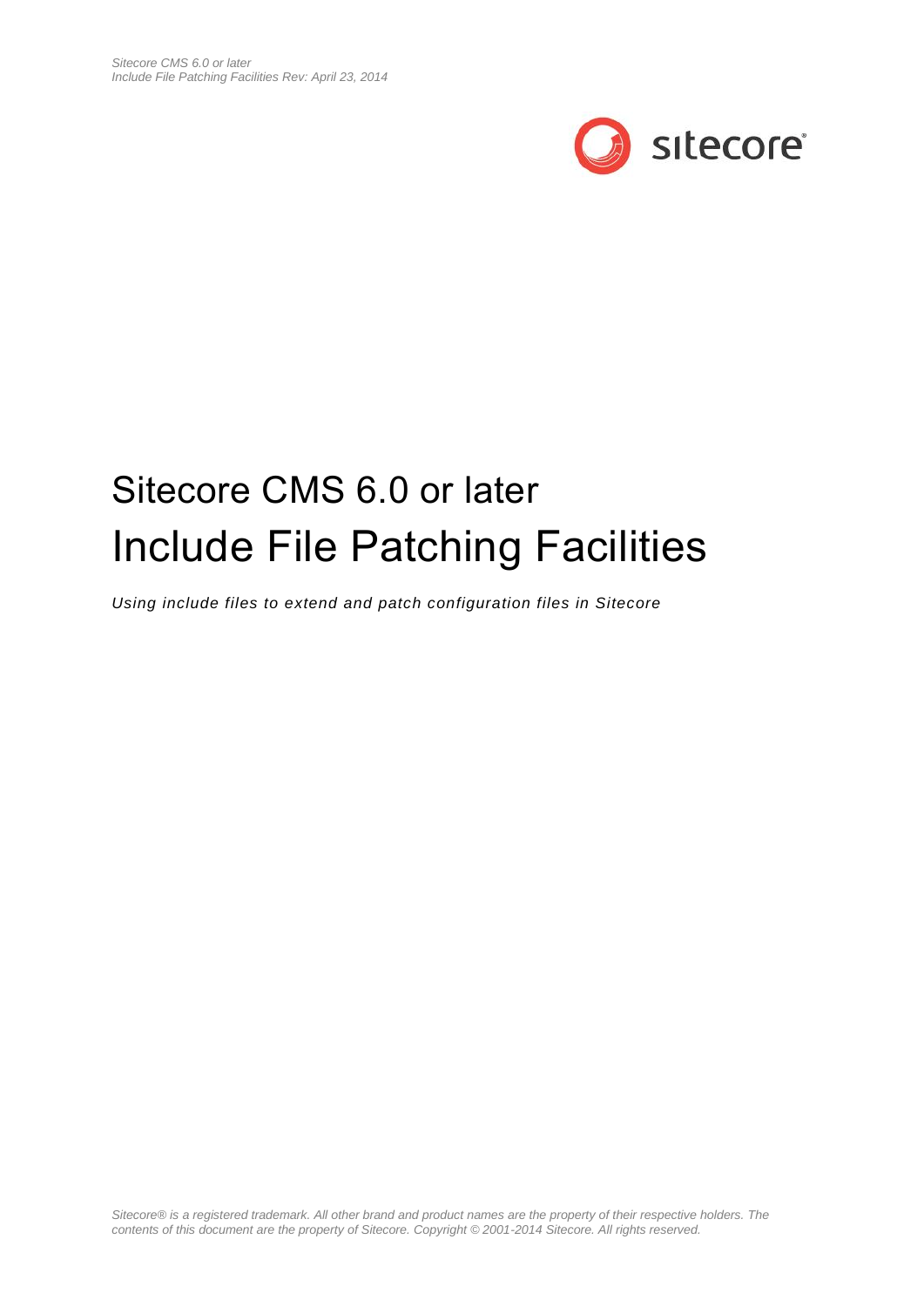

## **Introduction**

The main purpose of the include file mechanism is to extend and patch Sitecore configuration files. Include files allow you to introduce new settings, properties, and configuration nodes, as well as override the values of existing settings, properties and configuration nodes.

There is a special XML syntax that allows you to perform common operations, such as:

- Inserting a node into a defined place.
- Modifying an attribute value.
- Removing a node.

This document describes this process in more detail.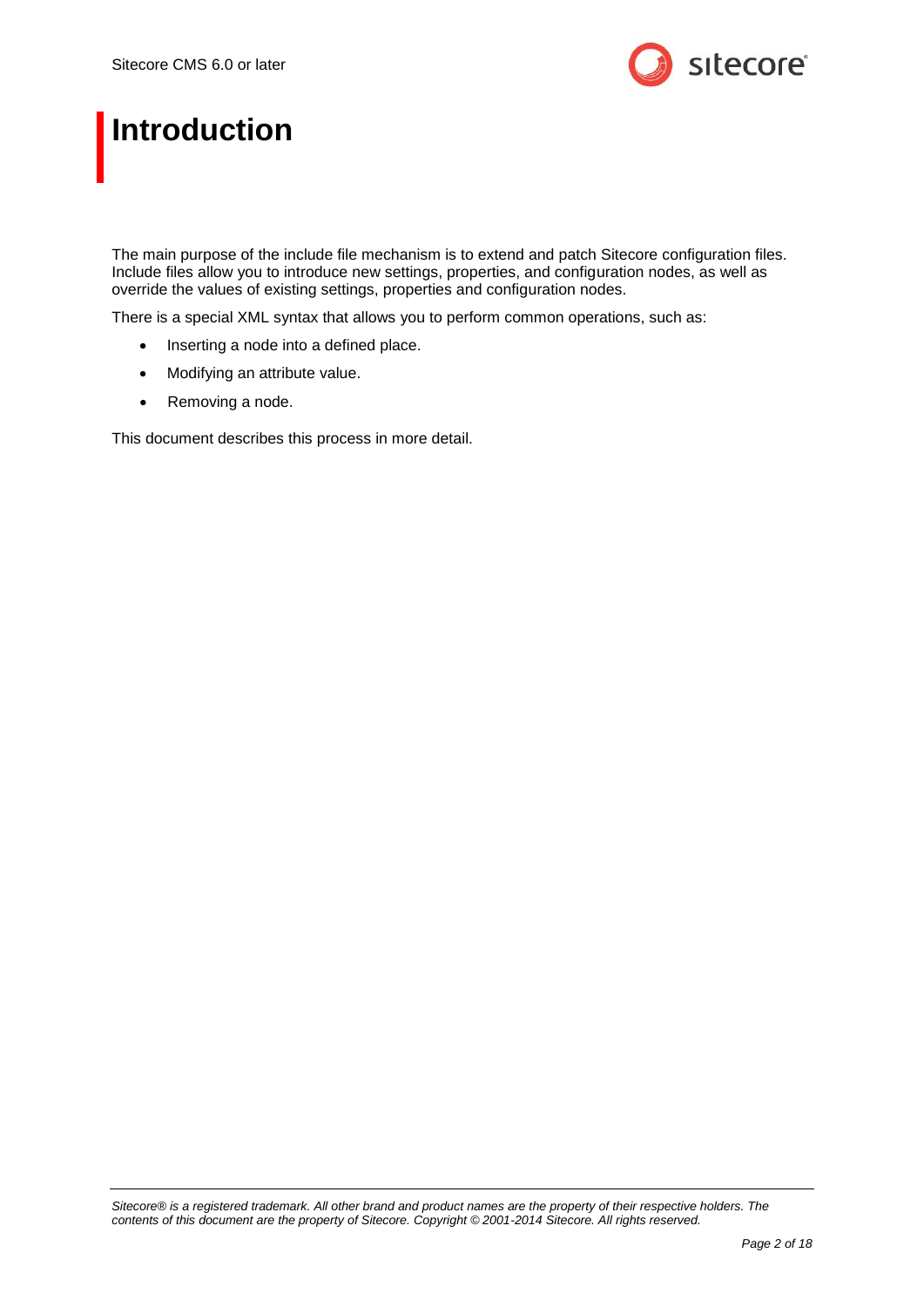

## **General Concepts**

## **XML Namespaces and Node Names**

All the attributes and elements that are related to patching are located inside the following XML namespaces:

- patch http://www.sitecore.net/xmlconfig/
- set http://www.sitecore.net/xmlconfig/set/

You must declare the namespaces before you can use them in an include file. Normally, they are declared at the beginning of the file:

```
<configuration xmlns:patch="http://www.sitecore.net/xmlconfig/" 
xmlns:set="http://www.sitecore.net/xmlconfig/set/">
. . . . . 
  . . . . .
</configuration>
```
In this scenario, you use the patch: and set: prefixes to access the nodes that control patching.

Useful terminology:

| Term      | <b>Definition</b>                                                                                                                                                                    |
|-----------|--------------------------------------------------------------------------------------------------------------------------------------------------------------------------------------|
| Node      | An XML document is a node tree. A node can be an element<br>node, an attribute node, a text node, and so on.                                                                         |
| Element   | A logical document component which either begins with a<br>start-tag and ends with a matching end-tag or only contains<br>an empty-element tag, for example, $\leq$ element $\geq$ . |
| Attribute | A markup construct that consists of a name/value pair that<br>exists within a start-tag or empty-element tag, for example,<br><element attribute="value"></element> .                |

For more information about XML namespaces, see Wikipedia http://en.wikipedia.org/wiki/XML\_namespace.

## **The Include Directory and \*.config files**

Sitecore reads the configuration files in the following order to build up the actual configuration to use:

- The web.config file.
- All of the  $*$ . config files from the  $/App\ cont{confiqu}$  config/Include folder. These files extend and modify the content of the <sitecore /> node in the web.config file.

The files in the /App\_Config/Include folder are applied sequentially by file name. Sitecore therefore applies the AName.config file before the ZName.config file. The order in which the include files are applied doesn't really matter. However, if the same setting (or node) is modified in more than one include file, only the last modification is accepted. Furthermore, if you want to patch a node that is added from another include file, you must ensure that the include file with the patch is applied after the include file that adds the node.

*Sitecore® is a registered trademark. All other brand and product names are the property of their respective holders. The contents of this document are the property of Sitecore. Copyright © 2001-2014 Sitecore. All rights reserved.*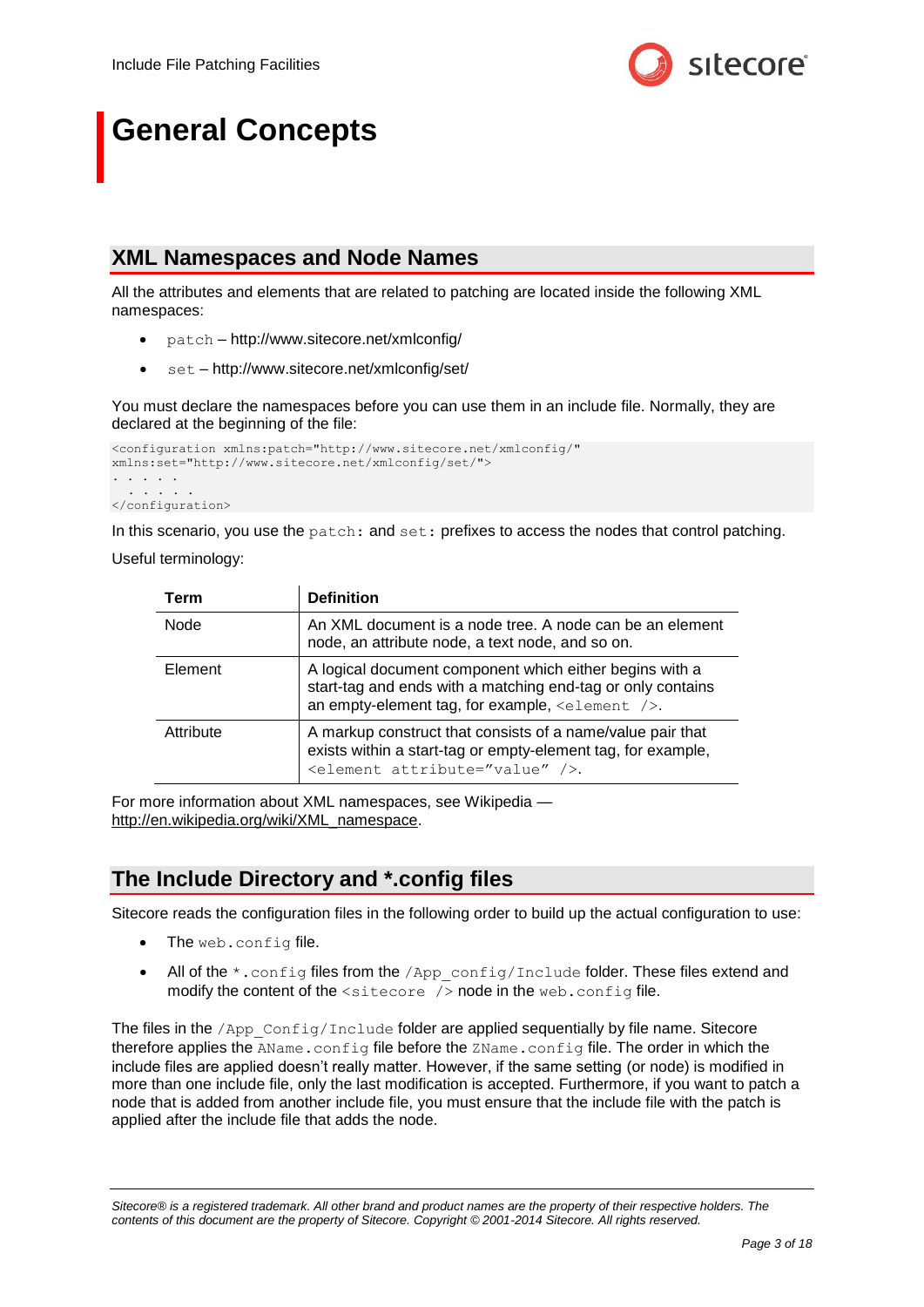

Sitecore only takes  $\star$ . config files into account. If you need to disable a particular  $\star$ . config file, you can change its extension. We recommend that you change the file name to \*.config.disabled.

When Sitecore reads the include files, it traverses the file system recursively. Sitecore first enumerates all the \*.config files in the /App\_Config/Include folder and then recursively enumerates all the sub-folders. You should take this order into account when you create sub-folders in the /App\_Config/Include folder.

## <span id="page-3-0"></span>**Processing Include Files**

When Sitecore applies the changes from an include file, it recursively traverses all the elements in the include file starting from the root and tries to match each element to an element in the existing configuration.

Sitecore uses the element's name and all its attributes to match the nodes. To match the elements in the include files with the corresponding elements in the  $web$ . config file, your include files must specify in a unique way which nodes and/or attributes should be modified.

When Sitecore processes a particular element, there are two options:

- The element already exists and Sitecore modifies its content.
- The element does not exist and Sitecore inserts this new element.

Sitecore uses the following comparison algorithm:

- 1. Sitecore takes an element from an include file and extracts all its attributes with their values. When matching elements, all the nodes from the set and patch namespaces and the namespace declarations are ignored — for example, <element xmlns:customNs=".."  $/$
- 2. Sitecore checks whether an element at the same level with the same name and attribute values exists in the original document.
- 3. If more than one node with these constraints exists, Sitecore selects the first of these nodes. For instance, if we specify the  $\langle$ processor  $/$  element in the include file, only the first processor in the web.config file is selected.
- 4. If no node matches the constraints, Sitecore inserts the new element instead of patching an existing node.

Sitecore uses the attributes and their values as constraints to determine which specific node to change. If you do not specify enough attributes, the wrong element may be matched. For example, technically it is possible that a few event handlers have the same type attribute values but different method attribute values. If you only specify the type attribute, Sitecore will match the first event handler. On the other hand, if you specify redundant attribute values, Sitecore might not match any node if its attribute values were changed in the original document, for example in the web.config file or in the previous include file. Every time you create an include file, you must analyze which attributes you want to include and which you want to omit.

## **Example**

This example should help you to understand the rules.

The following configuration is defined in the web.config file:

```
<configuration>
  <sitecore>
     <events timingLevel="custom">
       <event name="item:added" />
       <event name="item:removed">
         <handler type="ItemEventHandler" method="OnItemRemoved" />
         <handler type="ItemEventHandler" method="OnItemChanged" />
```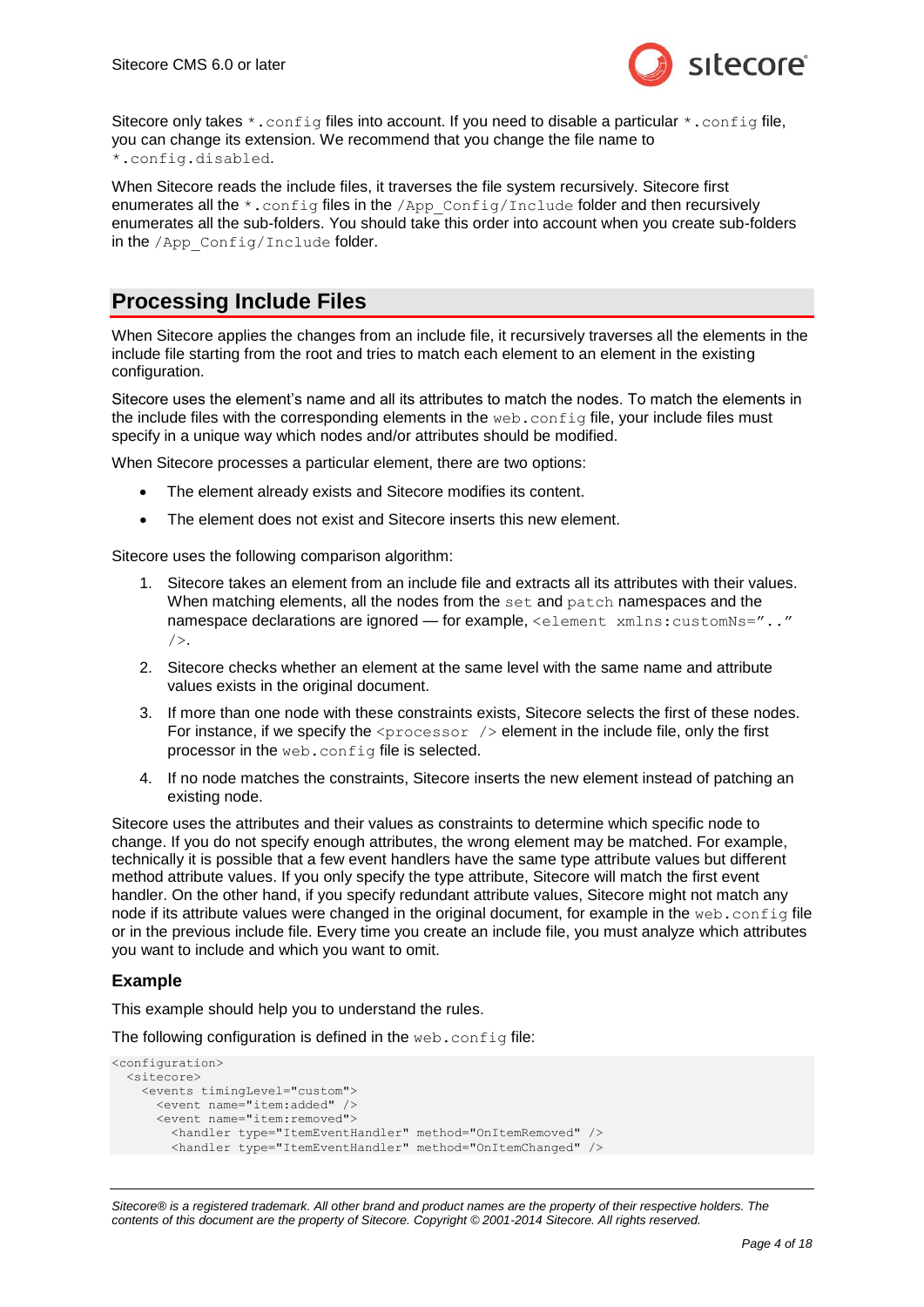

```
 </event>
    \langle/events>
     <settings>
      <setting name="AliasesActive" value="true" />
       <setting name="AllowLogoutOfAllUsers" value="false" />
     </settings>
   </sitecore>
</configuration>
```
You want to remove the OnItemChanged event handler and change the value of the AllowLogoutOfAllUsers setting to true.

#### The content of the include file could be:

```
<configuration xmlns:patch=http://www.sitecore.net/xmlconfig/ 
xmlns:set="http://www.sitecore.net/xmlconfig/set/">
   <sitecore>
     <events>
       <event name="item:removed">
         <handler type="ItemEventHandler" method="OnItemChanged" >
           <patch:delete />
         </handler>
       </event>
    \langle/events>
     <settings>
       <setting name="AllowLogoutOfAllUsers" >
         <patch:attribute name="value" value="true" />
       </setting>
     </settings>
   </sitecore>
</configuration>
```
Ignore the patch specific nodes for a moment — they are described later in this document.

Notice how the event handler and the setting are specified.

Let's analyze the XML document.

- The sitecore element does not require any constrains because there is only one available sitecore element.
- The original events element contains the timingLevel attribute.

This attribute is ignored because there is only one events node and ambiguity is impossible. Furthermore, you should not specify the timingLevel attribute because if you change the timingLevel value in the web.config file, Sitecore will not be able to match it in the future.

- $\bullet$  There are several event elements and you should therefore use the name attribute to identify the exact element that you mean.
- $\bullet$  For the handler element, the example uses both the type and method attributes.

It is not enough to only use the type attribute because the OnItemRemoved handler would be matched in this case. Only using the method attribute would be sufficient, because there are no other handlers that contain this method.

However, it goes against the logic — the  $type$  and method pairing represents a handler and could cause problems if you introduce another handler with the same method attribute value.

- For the settings element, the example doesn't use any attributes, because only one such node exists.
- For the setting element, the example only uses the name attribute value.

If you add the value attribute, it will work fine until you change the value in the web.config file or in any preceding include files.

*Sitecore® is a registered trademark. All other brand and product names are the property of their respective holders. The contents of this document are the property of Sitecore. Copyright © 2001-2014 Sitecore. All rights reserved.*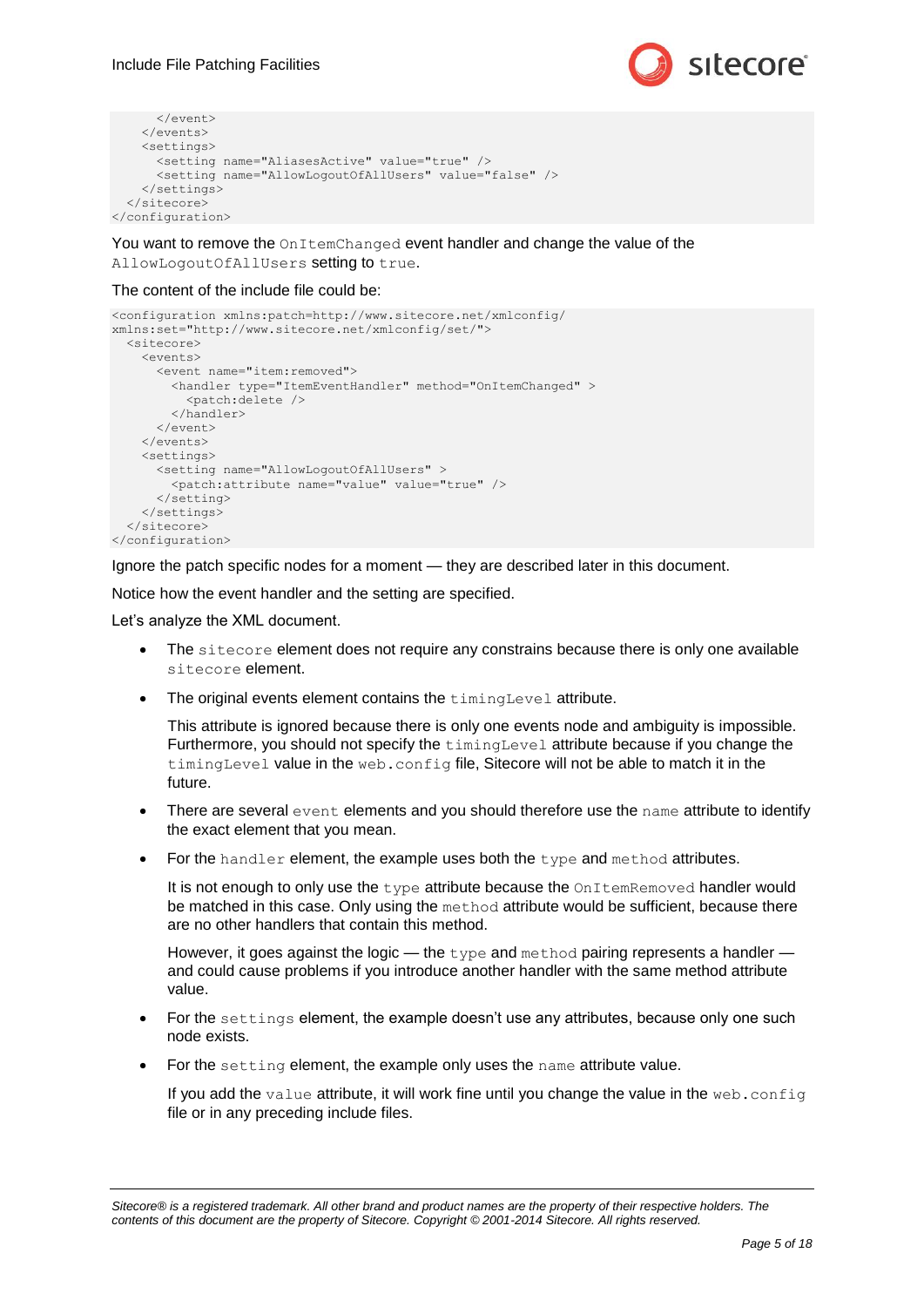

## The resulting configuration is:

```
<configuration>
  <sitecore>
     <events timingLevel="custom">
       <event name="item:added" />
       <event name="item:removed">
         <handler type="ItemEventHandler" method="OnItemRemoved" />
       </event>
     </events>
     <settings>
       <setting name="AliasesActive" value="true" />
       <setting name="AllowLogoutOfAllUsers" value="true" />
     </settings>
  </sitecore>
</configuration>
```
## **The Resulting Configuration (showconfig.aspx)**

When Sitecore starts, it reads the configuration files and merges them to produce the resulting XML document. The resulting configuration document is stored in memory, and Sitecore uses it every time it needs some configuration values. Use the showconfig.aspx page to view the resulting XML file. The URL is: http://hostName/sitecore/admin/showconfig.aspx.

To check the actual configuration, we recommend that you look at the showconfig.aspx page rather than the web.config file and the stand-alone include files.

## **Troubleshooting**

The main tool that you can use to troubleshoot the patching functionality is the showconfig.aspx page. It allows to see how each include file affected the whole configuration.

To troubleshoot the include facilities more effectively, the patch:source attribute was introduced in Sitecore 7.0. This attribute indicates the name of the include file that last altered the current node.

The main properties of the patch: source attribute are:

- It is added to nodes where one or more attributes have been added or modified by an include file.
- $\bullet$  If several include files have modified attributes on a node, the  $pattern$ : source attribute will only indicate the name of the last include file that applied changes to the node.
- The attribute is omitted if none of the include files modified the node.

This attribute is displayed in the /sitecore/admin/showconfig.aspx page and does not affect the actual configuration.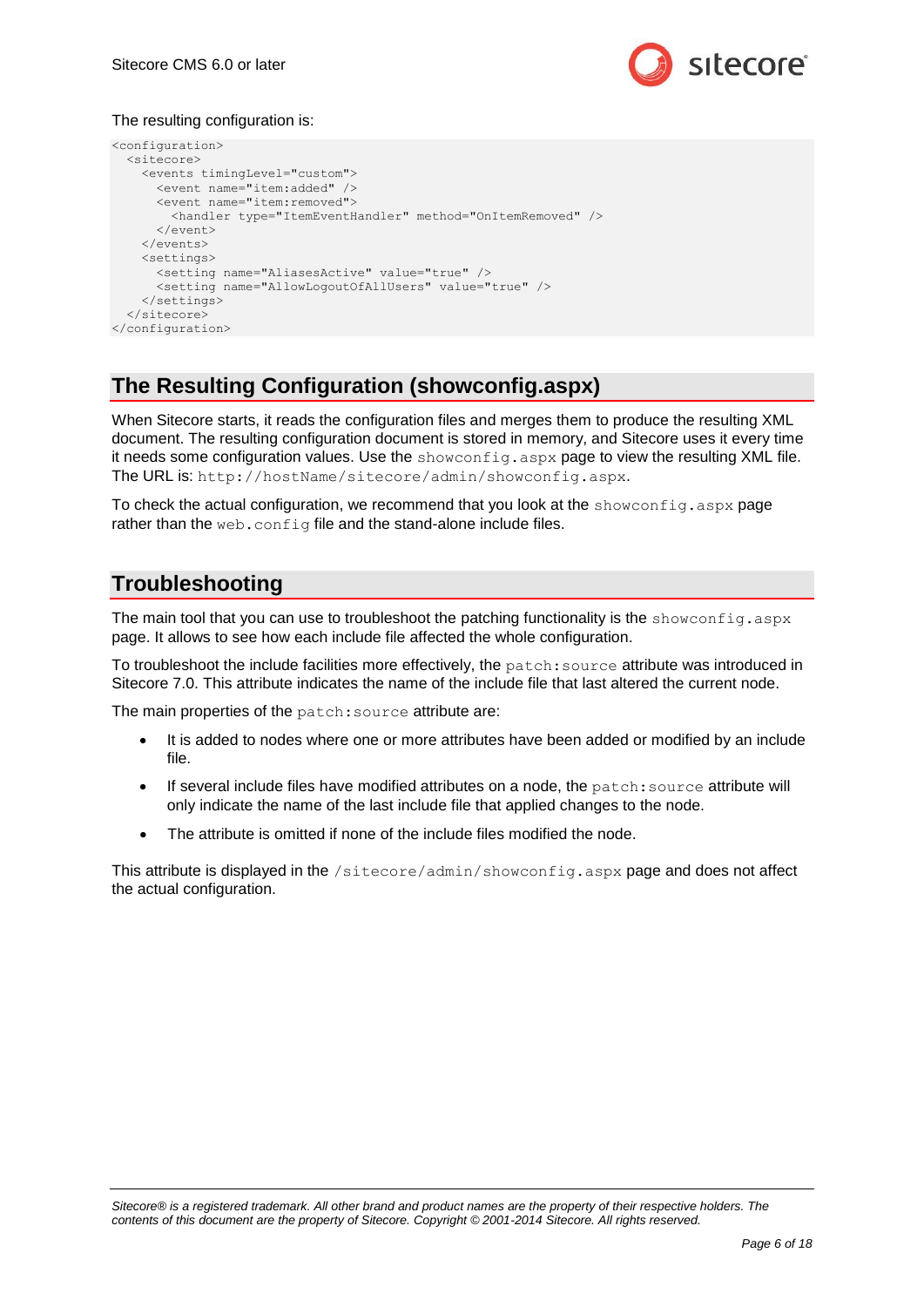

## **The Patch Namespace**

## **(http://www.sitecore.net/xmlconfig/)**

## **Overview**

The patch namespace contains two types of nodes:

- Attributes <elem patch:attribute="" … />
- Elements  $<$ patch:element …. />

To access these nodes, you must define the http://www.sitecore.net/xmlconfig/ and http://www.sitecore.net/xmlconfig/set/ namespaces. Although you can specify any aliases for the namespaces, patch and set are usually used:

```
<configuration xmlns:patch="http://www.sitecore.net/xmlconfig/" 
xmlns:set="http://www.sitecore.net/xmlconfig/set/">
```
## **Attribute Nodes**

Normally when you introduce a new element, it is appended at the end of its parent element. The attribute nodes of the patch namespace are used to determine the relative position of the inserted element. Normally these attributes are only used when you introduce new elements. These attributes are not designed for moving existing elements.

There are three attributes in this namespace:

- patch:before
- patch:after
- patch:instead

The attributes nodes are used to specify the relative position of the current node. The anchor nodes are specified as attribute values in XPath. The XPath is evaluated using the parent element as the context item. Each attribute has a short alias that you can use instead of its long name.

## **patch:before**

Use this attribute to specify that the current element should be inserted before a sibling element.

### **Short alias**: b

#### **Syntax**

```
<processor type="CustomC, CustomA" patch:before="*[@type='Sc, Sc]'" />
<processor type="CustomC, CustomA" patch:b="*[@type='Sc, Sc]'" />
```
## **Example**

#### Original configuration:

```
<configuration>
  <sitecore>
```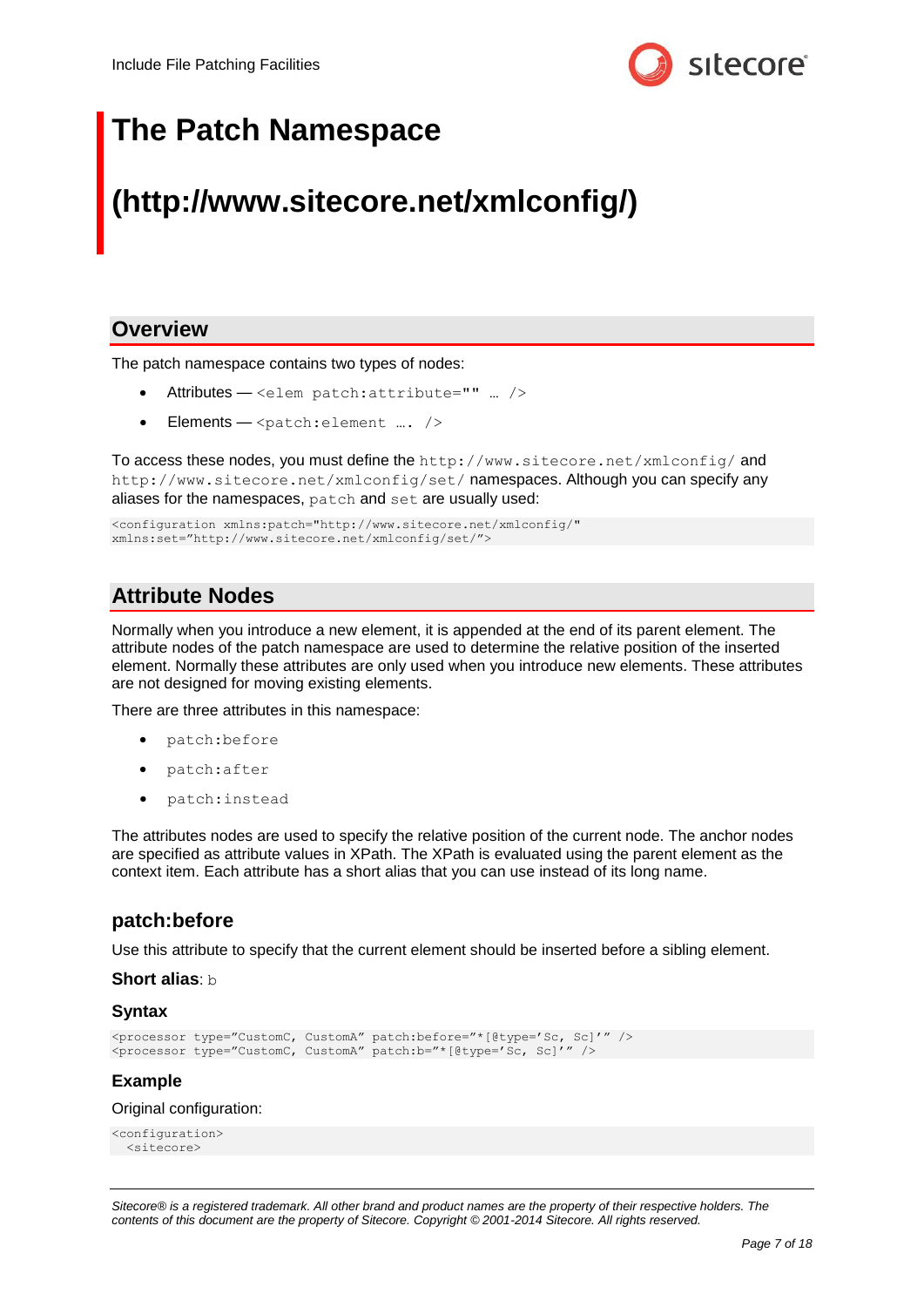

```
 <element name="a"/>
     <element name="b"/>
     <element name="c"/>
   </sitecore>
</configuration>
```
#### Include file:

```
<configuration xmlns:patch="http://www.sitecore.net/xmlconfig/" 
xmlns:set="http://www.sitecore.net/xmlconfig/set/">
  <sitecore>
    <element name="d" patch:before="*[@name=b]"/>
  </sitecore>
</configuration>
```
#### Resulting configuration:

```
<configuration>
   <sitecore>
     <element name="a"/>
     <element name="d"/>
     <element name="b"/>
     <element name="c"/>
  </sitecore>
</configuration>
```
## **patch:after**

Use this attribute to specify that the current element should be inserted after a sibling element.

### **Short alias**: a

#### **Syntax**

```
<processor type="CustomC, CustomA" patch:after="*[@type='Sc, Sc]'" />
<processor type="CustomC, CustomA" patch:a="*[@type='Sc, Sc]'" />
```
#### **Example**

#### Original configuration:

```
<configuration>
   <sitecore>
     <element name="a"/>
     <element name="b"/>
     <element name="c"/>
   </sitecore>
</configuration>
```
#### Include file:

```
<configuration xmlns:patch="http://www.sitecore.net/xmlconfig/" 
xmlns:set="http://www.sitecore.net/xmlconfig/set/">
  <sitecore>
     <element name="d" patch:after="*[@name=b]"/>
   </sitecore>
</configuration>
```
#### Resulting configuration:

```
<configuration>
   <sitecore>
    <element name="a"/>
     <element name="b"/>
    <element name="d"/>
    <element name="c"/>
   </sitecore>
</configuration>
```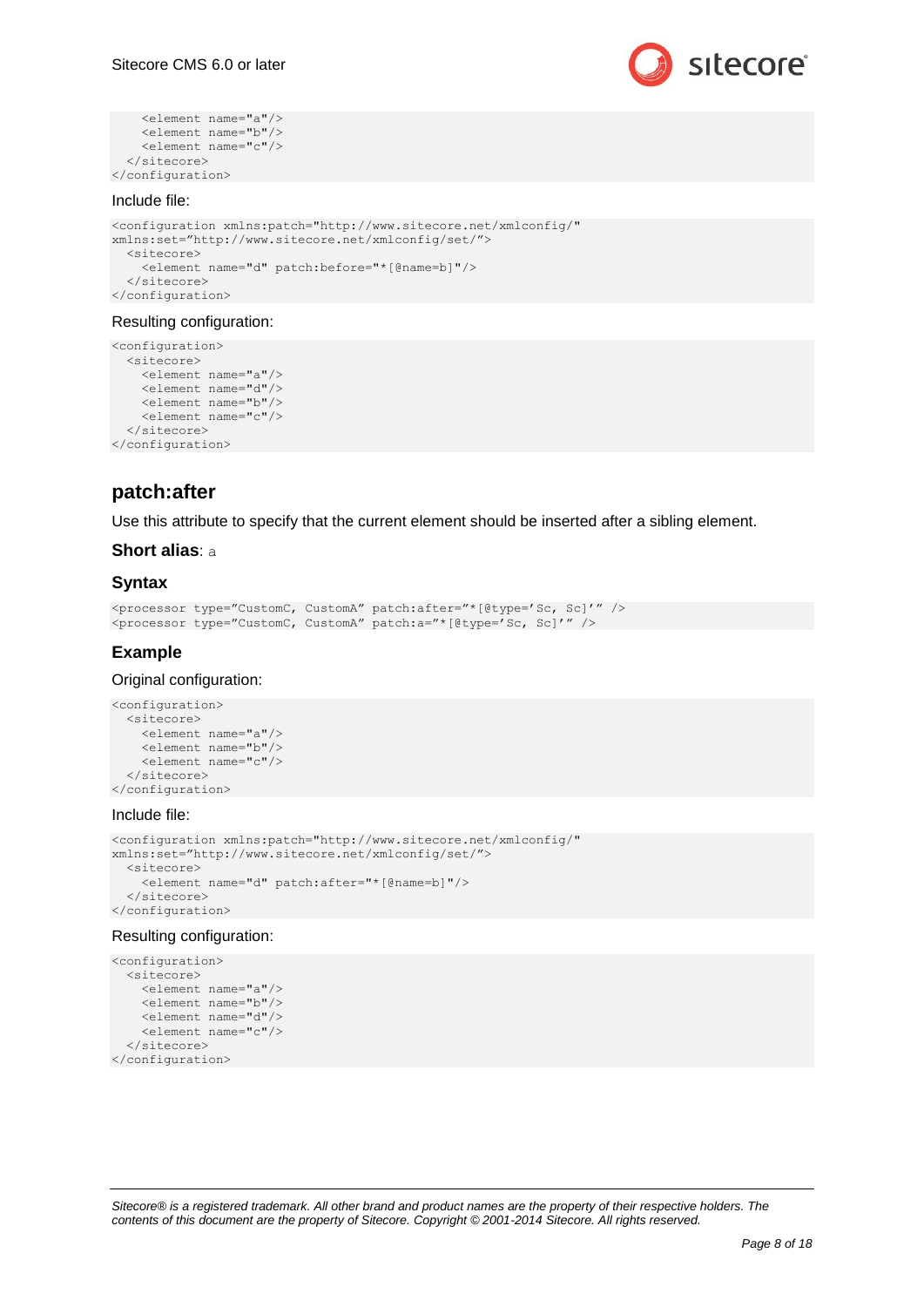

## **patch:instead**

Use this attribute to specify that the current element should be inserted instead of a sibling element. Unlike patch: before and patch: after, this attribute allows you to completely replace the original node or element.

### **Short alias**: i

## **Syntax**

```
<processor type="CustomC, CustomA" patch:instead="*[@type='Sc, Sc]'" />
<processor type="CustomC, CustomA" patch:i="*[@type='Sc, Sc]'" />
```
## **Example**

Original configuration:

```
<configuration>
   <sitecore>
     <element name="a"/>
     <element name="b"/>
     <element name="c"/>
   </sitecore>
</configuration>
```
#### Include file:

```
<configuration xmlns:patch="http://www.sitecore.net/xmlconfig/" 
xmlns:set="http://www.sitecore.net/xmlconfig/set/">
  <sitecore>
     <element name="d" patch:instead="*[@name=b]"/>
   </sitecore>
</configuration>
```
#### Resulting configuration:

```
<configuration>
   <sitecore>
    <element name="a"/>
     <element name="d"/>
     <element name="c"/>
   </sitecore>
</configuration>
```
## **Element Nodes**

Element nodes are tags from the patch namespace that are applied to their parents. This means that the <patch:delete/> and <patch:attribute …/> elements only affect the parent element which surrounds them. These nodes cannot contain child elements. If they contain child elements, they are ignored.

The patch namespace contains two element nodes:

- patch:delete
- patch:attribute

If you specify a non-existing element name, the element will be ignored. These nodes have aliases that you can use instead of their full names.

## **patch:delete**

This element is a marker that indicates that the parent node should be removed. You should not specify any attributes or inner elements.

### **Short alias**: d

*Sitecore® is a registered trademark. All other brand and product names are the property of their respective holders. The contents of this document are the property of Sitecore. Copyright © 2001-2014 Sitecore. All rights reserved.*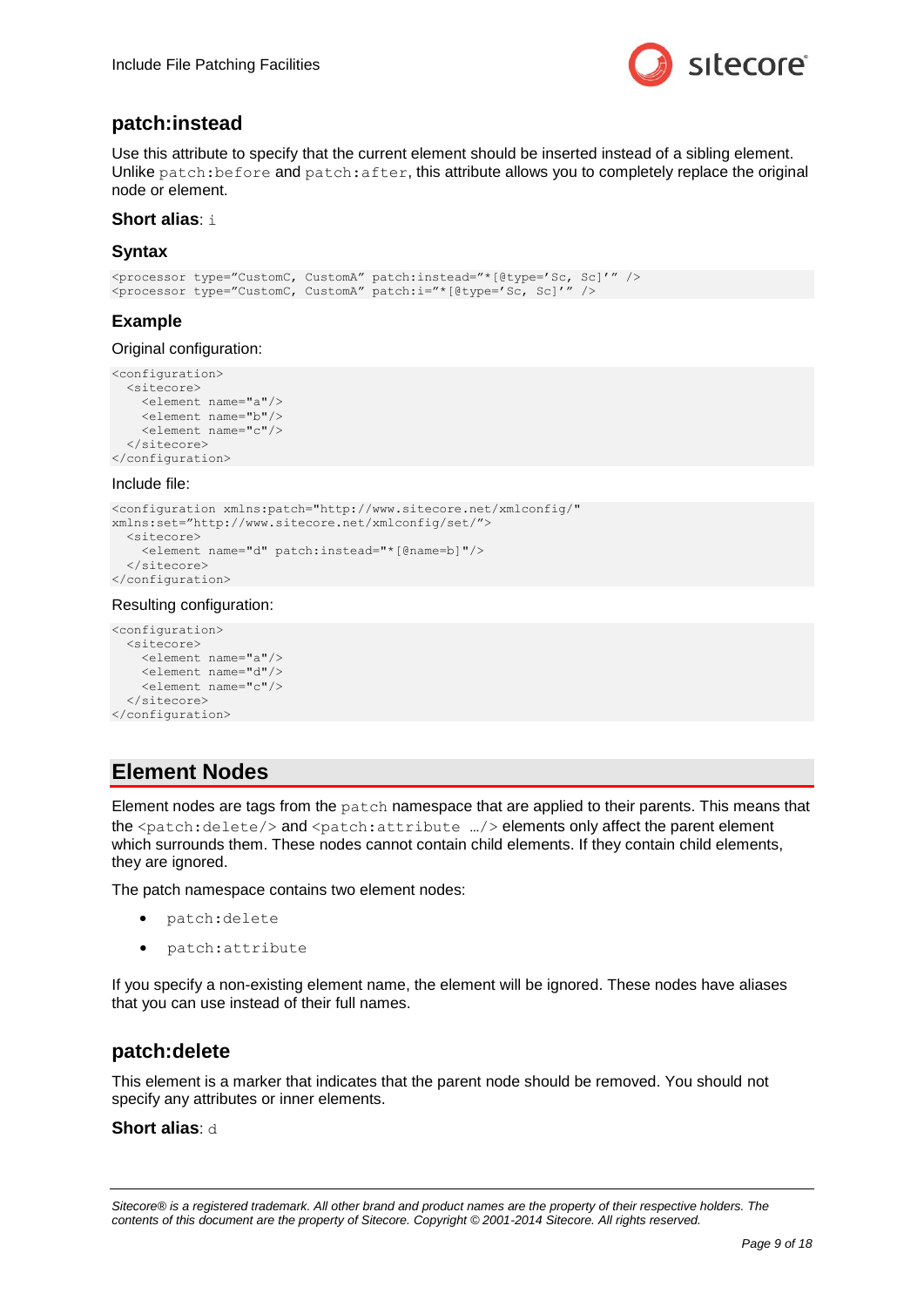

## **Syntax**

```
<elementToRemove>
   <patch:delete />
  \langle!-- or -->
   <patch:d />
</elementToRemove>
```
## **Example**

Original configuration:

```
<configuration>
   <sitecore>
     <element name="a"/>
     <element name="b"/>
    <element name="c"/>
   </sitecore>
</configuration>
```
### Include file:

```
<configuration xmlns:patch="http://www.sitecore.net/xmlconfig/" 
xmlns:set="http://www.sitecore.net/xmlconfig/set/">
  <sitecore>
     <element name="b">
      <patch:delete />
     </element>
   </sitecore>
</configuration>
```
#### Resulting configuration:

```
<configuration>
   <sitecore>
    <element name="a"/>
     <element name="c"/>
   </sitecore>
</configuration>
```
In this example, to identify which exact element should be removed, you must specify the name attribute for the element node in the include file. If you omit the name attribute, the first element is removed — in this example, the one named a.

## **patch:attribute**

This element is used to modify the value of an attribute of the parent element. Usually it is used to change the value of a setting or to change the type attribute. Changing the type attribute of pipeline processors or event handlers is often useful when you want to override parts of the default Sitecore functionality.

#### **Short alias**: a

## **Syntax**

```
<elementToAlter>
   <patch:attribute name="parentAttributeName" value="newAttributeValue" />
\leftarrow -- or -->
   <patch:a name="parentAttributeName" value="newAttributeValue" />
</elementToAlter>
Alternative syntax:
<elementToAlter>
   <patch:attribute name="parentAttributeName">
```

```
 newAttributeValue
  </patch:attribute>
\langle !-- or -->
  <patch:a name="parentAttributeName">
    newAttributeValue
```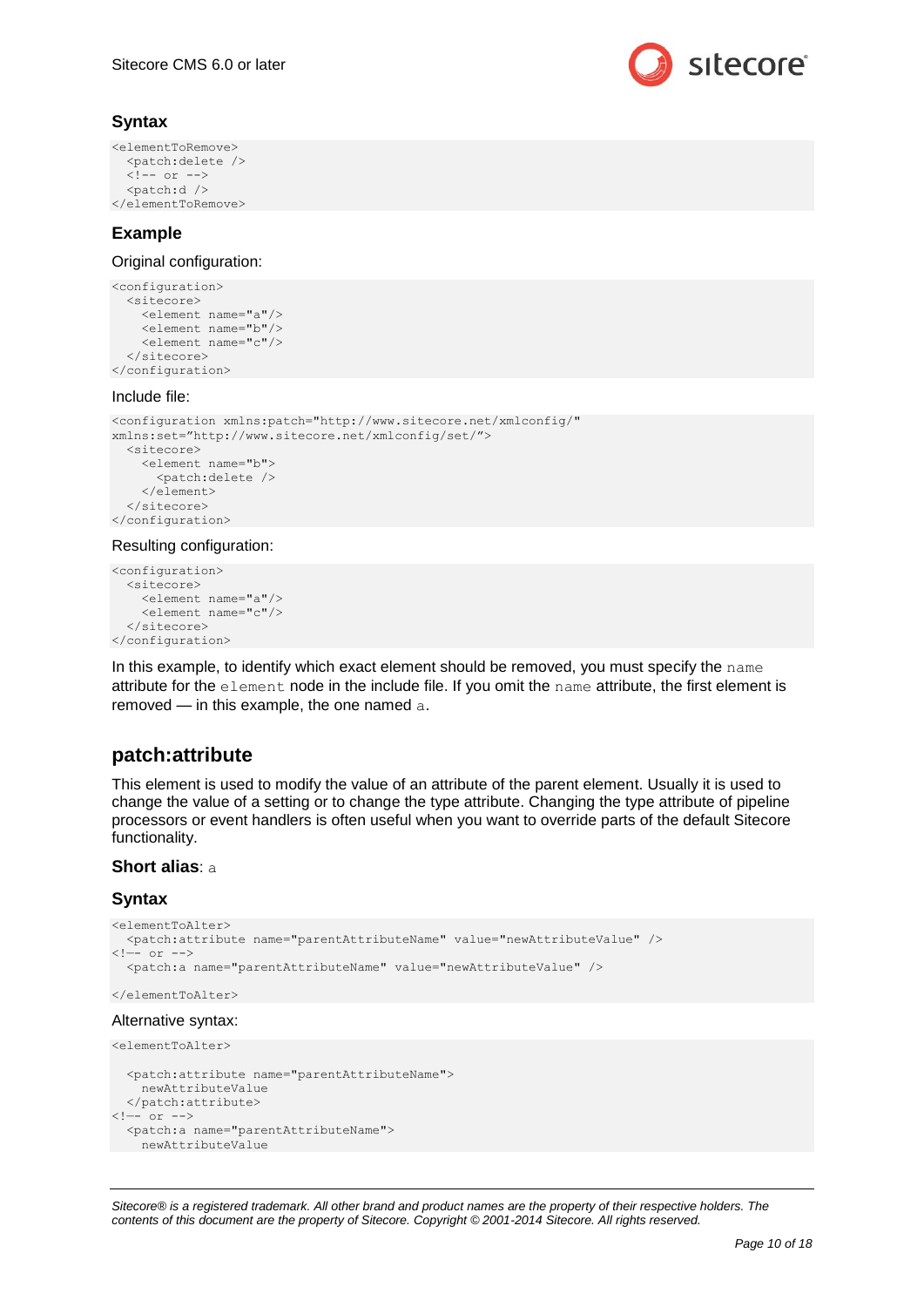

```
 </patch:a>
</elementToAlter>
```

| <b>Attribute</b> | <b>Description</b>                                                 |
|------------------|--------------------------------------------------------------------|
| name             | The name of the parent attribute whose value<br>should be changed. |
| value            | The new value that should be assigned to the<br>parent attribute.  |

In many cases, using set: prefix is more convenient than using patch:attribute.

For more information about set: prefix see \*\*\*\*\*

## **Example**

Original configuration:

```
<configuration>
   <sitecore>
    <element name="a"/>
     <element name="b"/>
     <element name="c"/>
   </sitecore>
</configuration>
```
#### Include file:

```
<configuration xmlns:patch="http://www.sitecore.net/xmlconfig/">
  <sitecore>
    <element name="b">
      <patch:attribute name="name" value="d" />
    </element>
  </sitecore>
</configuration>
```
#### Resulting configuration:

```
<configuration>
   <sitecore>
    <element name="a"/>
     <element name="d"/>
     <element name="c"/>
   </sitecore>
</configuration>
```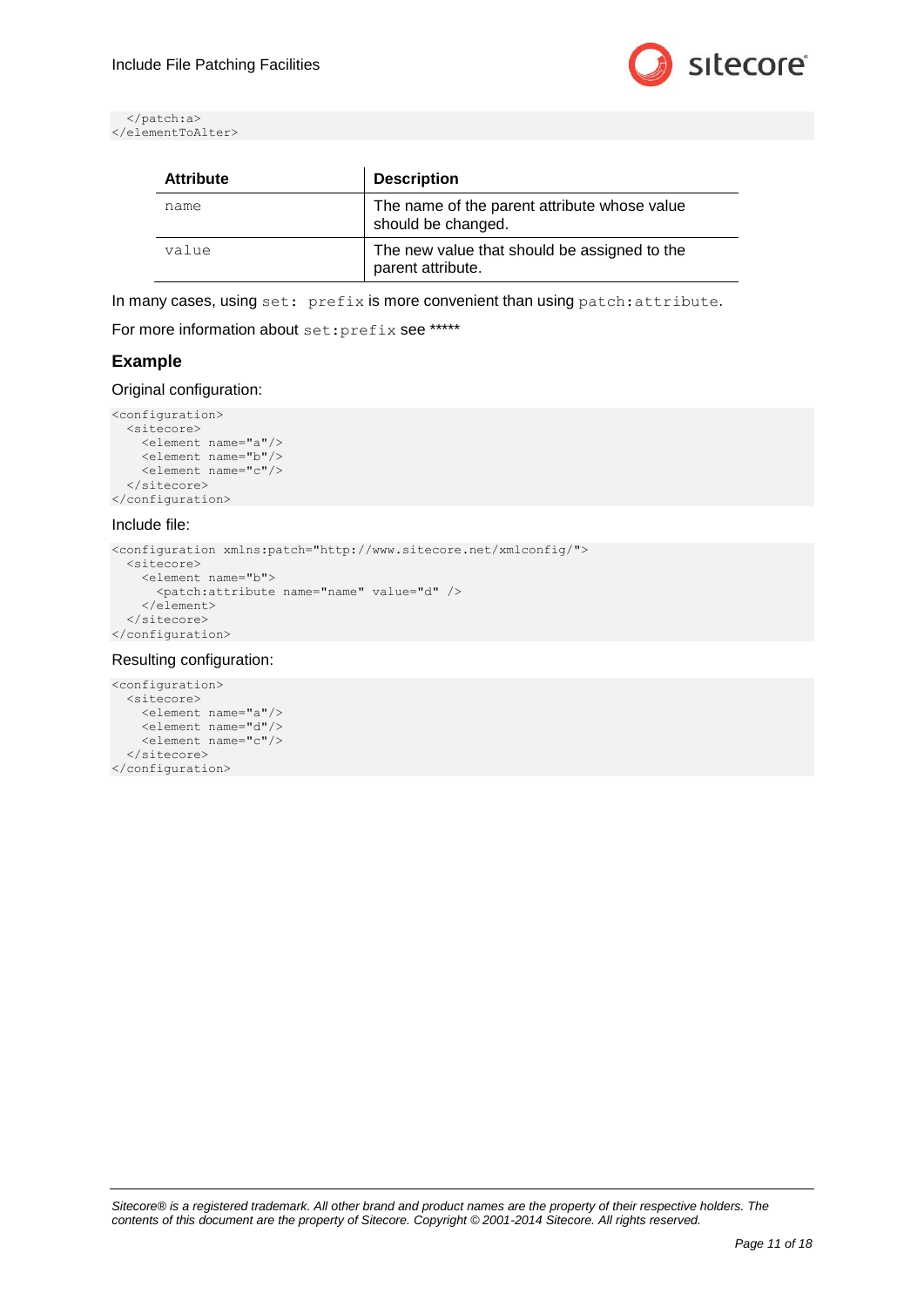

## **The Set Namespace**

## **(http://www.sitecore.net/xmlconfig/set/)**

## **Overview**

The set namespace is used to override attribute values. This namespace does not contain any predefined elements or attributes and can only be applied to attribute nodes.

The set namespace duplicates the functionality of the patch: attribute element. However, the set namespace is often more convenient to use because it allows you to set an attribute to a specific value, regardless of whether the attribute is already present in the node or not.

The set namespace prefix indicates that you want to override the current attribute value of the current element. It says *set the value of this attribute to the specified value, no matter what it was before. If this attribute is not there already, introduce it. You want to have this attribute with the specified value.*

When Sitecore compares elements and attributes to identify which node to patch, it ignores attributes which start with the set namespace prefix. You must therefore be careful when you use this namespace because a single element can contain more than one attribute with the same name. In this situation, you must specify the attribute and value without the set: prefix to identify the node to patch and then specify the attribute with the set: prefix to alter the attribute value. For example <element attr="a" set:attr="b" />.

Before you use the set namespace, you must define the http://www.sitecore.net/xmlconfig/set/ XML namespace.

For more information about node matching, see the section *[Processing Include Files](#page-3-0)*.

## **Syntax**

```
<configuration xmlns:patch="http://www.sitecore.net/xmlconfig/ 
xmlns:set=http://www.sitecore.net/xmlconfig/set/>
   <element attr1="value1" attr2="value2" set:attr3="newValue" />
</configuration>
```
If the original element node contains the  $attn3$  attribute, the value is replaced by  $newValue$ . If the original element does not contain this attribute, it is introduced.

## **Examples**

Original configuration:

```
<configuration>
  <sitecore>
     <element name="a" color="blue" />
     <element name="b" color="gray"/>
     <element name="c" color="red" />
     <element name="c" color="blue"/>
  </sitecore>
</configuration>
```
You want to change the color attribute for the b element.

The include file should identify the node itself and contain the color attribute with a new value. You must use the set prefix with the color attribute.

*Sitecore® is a registered trademark. All other brand and product names are the property of their respective holders. The contents of this document are the property of Sitecore. Copyright © 2001-2014 Sitecore. All rights reserved.*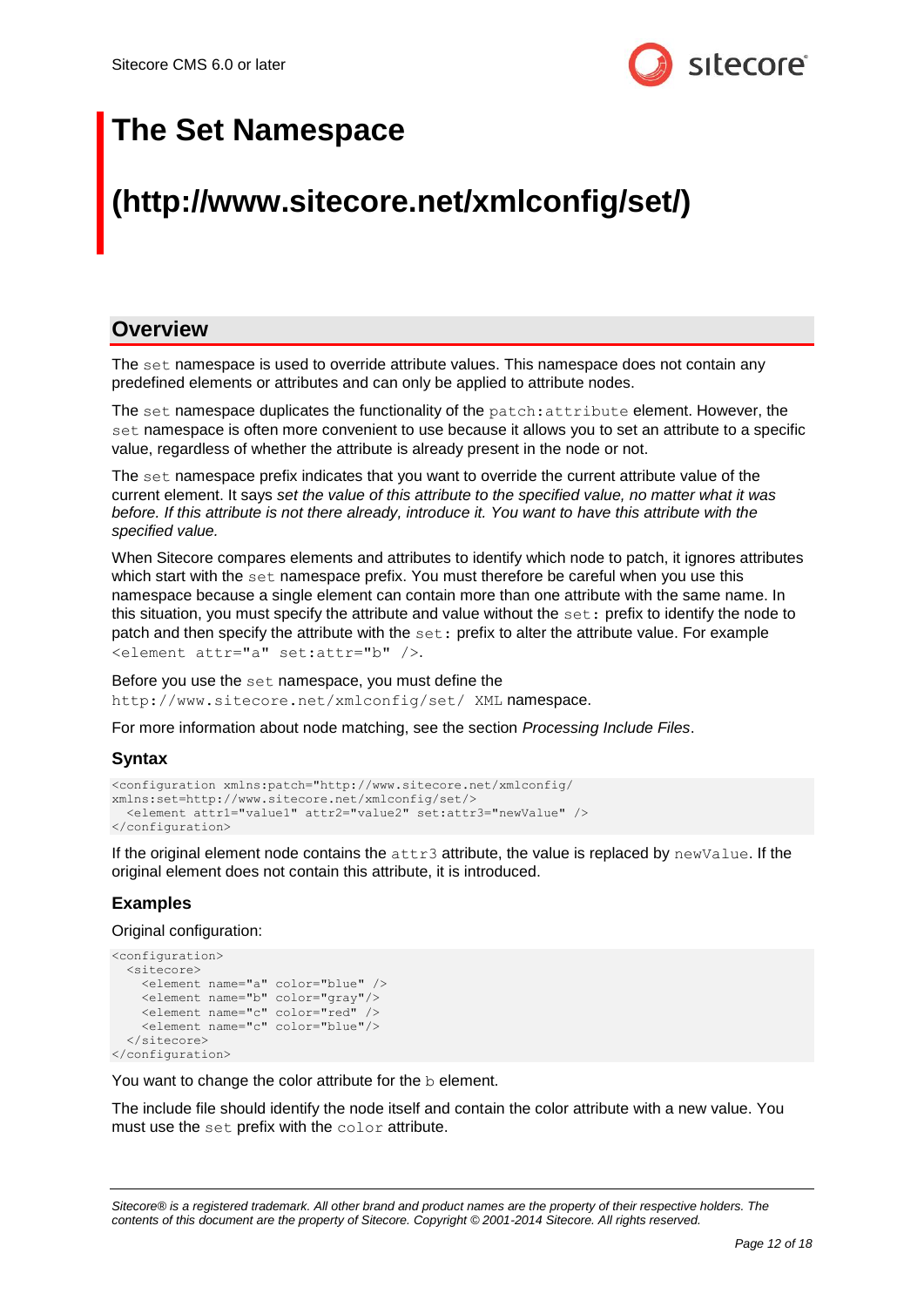

Include file:

```
<configuration xmlns:patch="http://www.sitecore.net/xmlconfig/ 
xmlns:set="http://www.sitecore.net/xmlconfig/set/">
  <sitecore>
    <element name="b" set:color="yellow"/>
   </sitecore>
</configuration>
```
#### Resulting configuration:

```
<configuration>
   <sitecore>
    <element name="a" color="blue" />
     <element name="b" color="yellow"/>
    <element name="c" color="red" />
     <element name="c" color="blue"/>
  </sitecore>
</configuration>
```
The name="b" attribute is used to identify the correct element — because there are a few. The set:color="yellow" attribute combined with the set namespace prefix is used to alter the value of the existing color attribute.

Let's do a trickier change.

You want to change the blue color to violet in the following element:

```
 <element name="c" color="blue" />
```
You can't use only the name or the color attribute because this will lead to ambiguity and Sitecore will select the first node that matches the specified attribute values.

To identify the node, you must use both the name and the color attributes. The element in the include file must also contain the set namespace with a new value for the color attribute.

Include file:

```
<configuration xmlns:patch="http://www.sitecore.net/xmlconfig/ 
xmlns:set="http://www.sitecore.net/xmlconfig/set/">
   <sitecore>
     <element name="c" color="blue" set:color="violet"/>
   </sitecore>
</configuration>
```
#### Resulting configuration:

```
<configuration>
  <sitecore>
    <element name="a" color="blue" />
 <element name="b" color="gray"/>
 <element name="c" color="red" />
    <element name="c" color="violet"/>
   </sitecore>
</configuration>
```
The include file used the name="c" and the  $color="blue"$  blue" attributes to identify the node and used the set:color="violet" attribute to change the attribute value.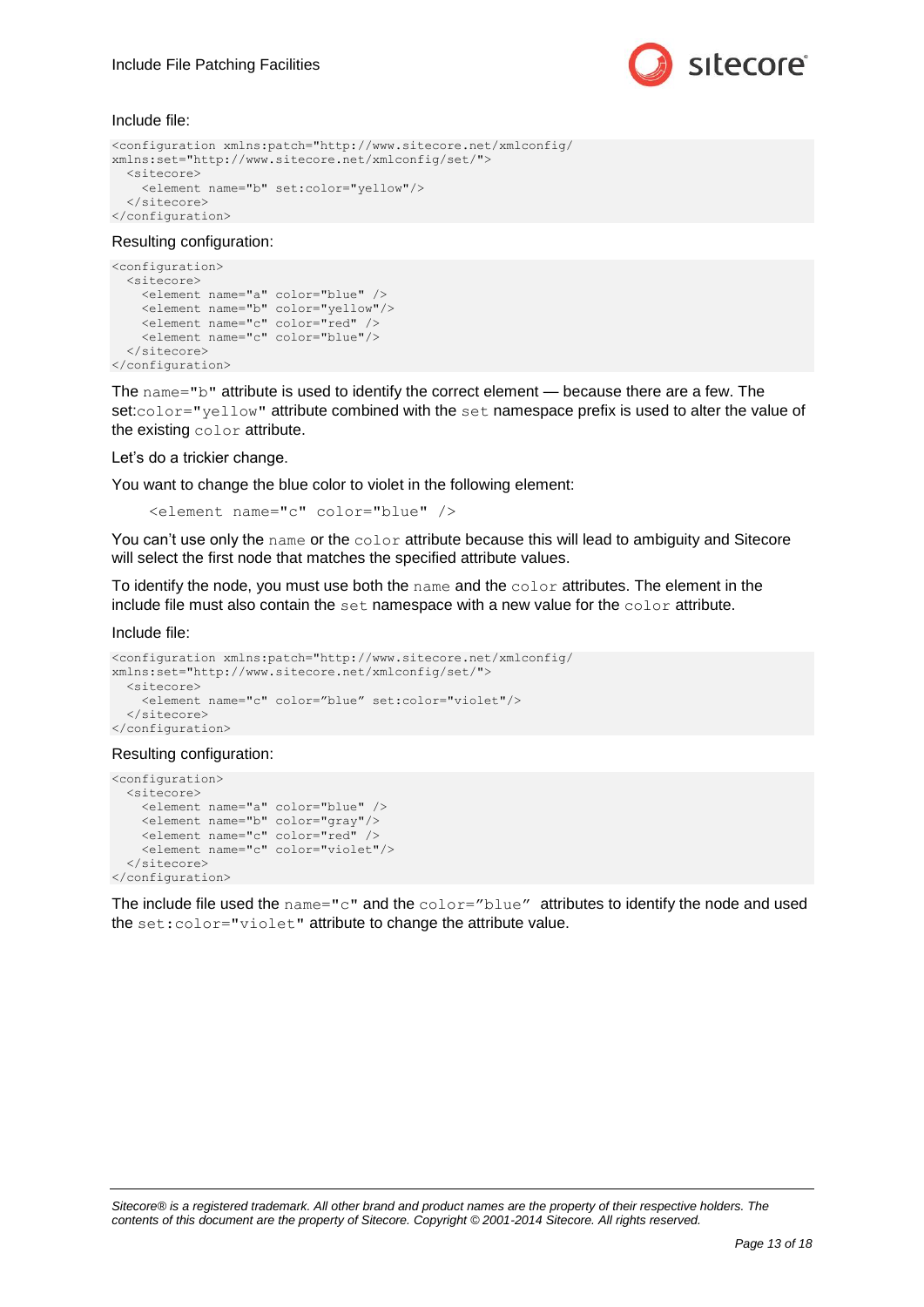

## **Multiple Approaches to Solving the Same Task**

In the section about the  $set$  namespace, we explained that all the functionality of the patch:attribute can be achieved with the set namespace. Furthermore, we explained that the same task can be done in several different ways. Let's demonstrate this.

## **Example**

You have the following configuration from Email Campaign Manager:

```
<configuration>
   <sitecore>
    <TypeResolver 
type="Sitecore.Modules.EmailCampaign.Core.TypeResolver,Sitecore.EmailCampaign" 
singleInstance="true" />
   </sitecore>
</configuration>
```
You want to override the default type resolver and set the custom type value to the type attribute.

There are several approaches to this task:

## **Approach #1: Using patch:delete & insert new**

The most direct approach is to remove the whole **TypeResolver** node and specify a custom one. This can be done with the following include file:

```
<configuration xmlns:patch="http://www.sitecore.net/xmlconfig/" >
   <sitecore>
    <TypeResolver>
       <patch:delete />
     </TypeResolver>
     <TypeResolver type="CustomTypeResolver, Custom" singleInstance="true" />
   </sitecore>
</configuration>
```
## **Approach #2: Using patch:instead**

You can also use the patch: instead attribute to insert a custom TypeResolver element instead of the default one:

```
<configuration xmlns:patch="http://www.sitecore.net/xmlconfig/" >
   <sitecore>
    <TypeResolver type="CustomTypeResolver, Custom" singleInstance="true" 
patch:instead="TypeResolver" />
   </sitecore>
</configuration>
```
## **Approach #3: Using patch:attribute**

The patch: attribute node allows us to modify the type attribute only and doesn't affect the other attributes, for example singleInstance. You can therefore also use it:

```
<configuration xmlns:patch="http://www.sitecore.net/xmlconfig/" >
   <sitecore>
     <TypeResolver>
       <patch:attribute name="type">
         CustomTypeResolver, Custom
       </patch:attribute>
     </TypeResolver>
   </sitecore>
</configuration>
```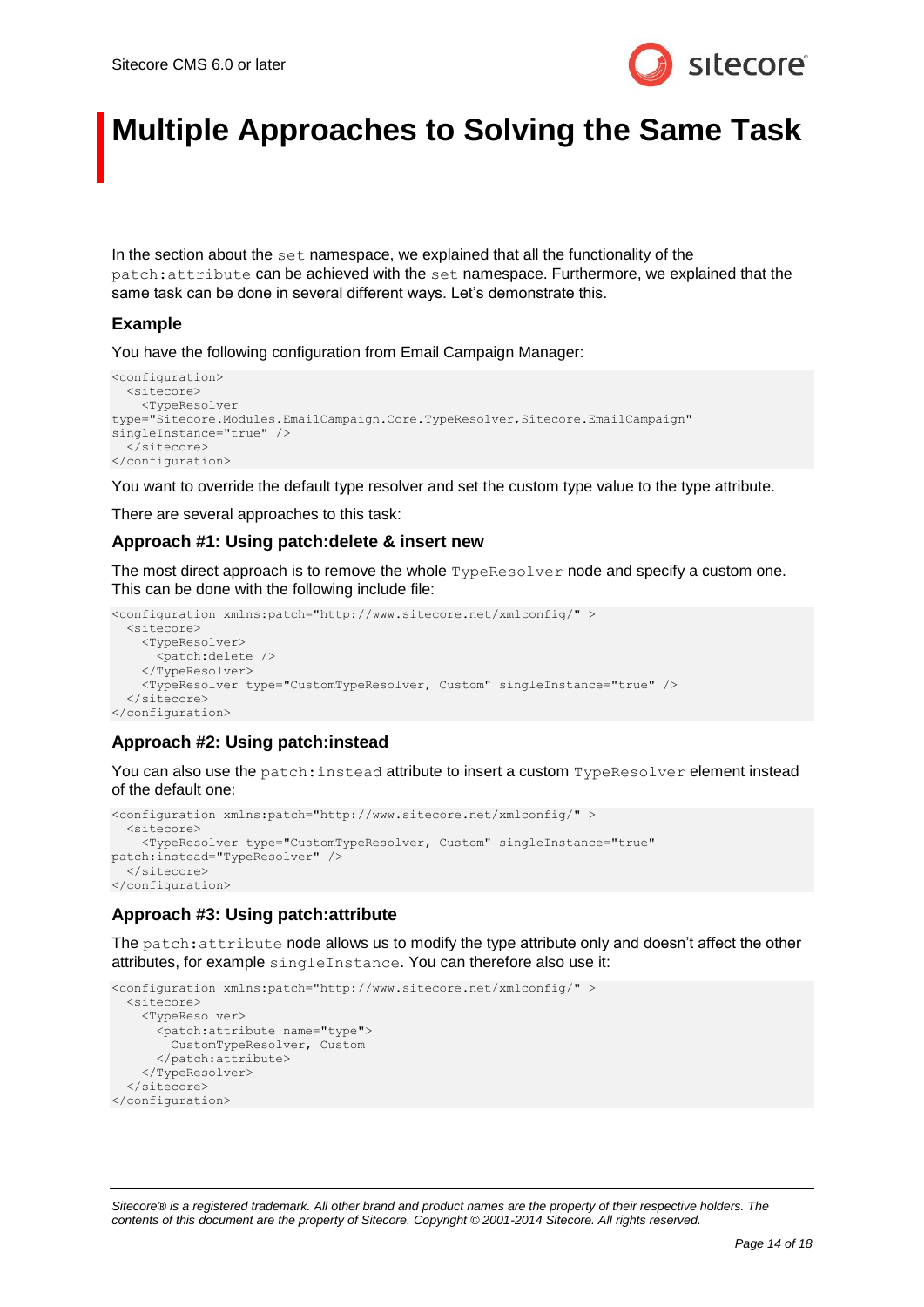

## **Approach #4: Using Set namespace**

If you can achieve this result with the patch: attribute node, you can do the same with the set namespace. The include file could be:

```
<configuration xmlns:set="http://www.sitecore.net/xmlconfig/set/">
   <sitecore>
     <TypeResolver set:type="CustomTypeResolver, Custom" />
   </sitecore>
</configuration>
```
No matter which method you chose, the final configuration is the same:

```
<configuration>
   <sitecore>
    <TypeResolver type="CustomTypeResolver, Custom" singleInstance="true" />
   </sitecore>
</configuration>
```
## **Choosing a Method**

You can use any of the methods described in this document to achieve your goal. However, we do not recommend all of these methods.

The first two approaches — using patch:delete/patch:insert or using patch:instead completely override the TypeResolver element. They override the singleInstance attribute value and ignore its old value

If you change the original attribute value in the web.config file or any of the preceding include files, the actual value is not affected. The probability of this particular change is relatively low, so in this case it is a matter of taste.

However, there are places when it would be a mistake to follow this approach. For instance, if you want to override the database type:

```
<database id="master" singleInstance="true" type="Sitecore.Data.Database, Sitecore.Kernel">
  . . . . . . . .
</database>
```
In this particular case, you must bring the whole node to the include file. Some preceding include files can affect the database settings, for example, tune caches sizes or specify custom engines and these changes will be ignored if you replace the entire node. You should therefore be careful when you decide which approach to use.

In the previous example, the last two approaches — using patch:attribute or the set namespace — are more elegant because they only affect the type attribute. The set namespace method requires less text and seems simpler. We therefore recommend any of the last two approaches.

Before you choose an approach, we recommend that you always consider the alternative approaches. In an ideal world, the approach you choose should affect only the attributes/elements that you are interested in and rely on a minimal number of other values.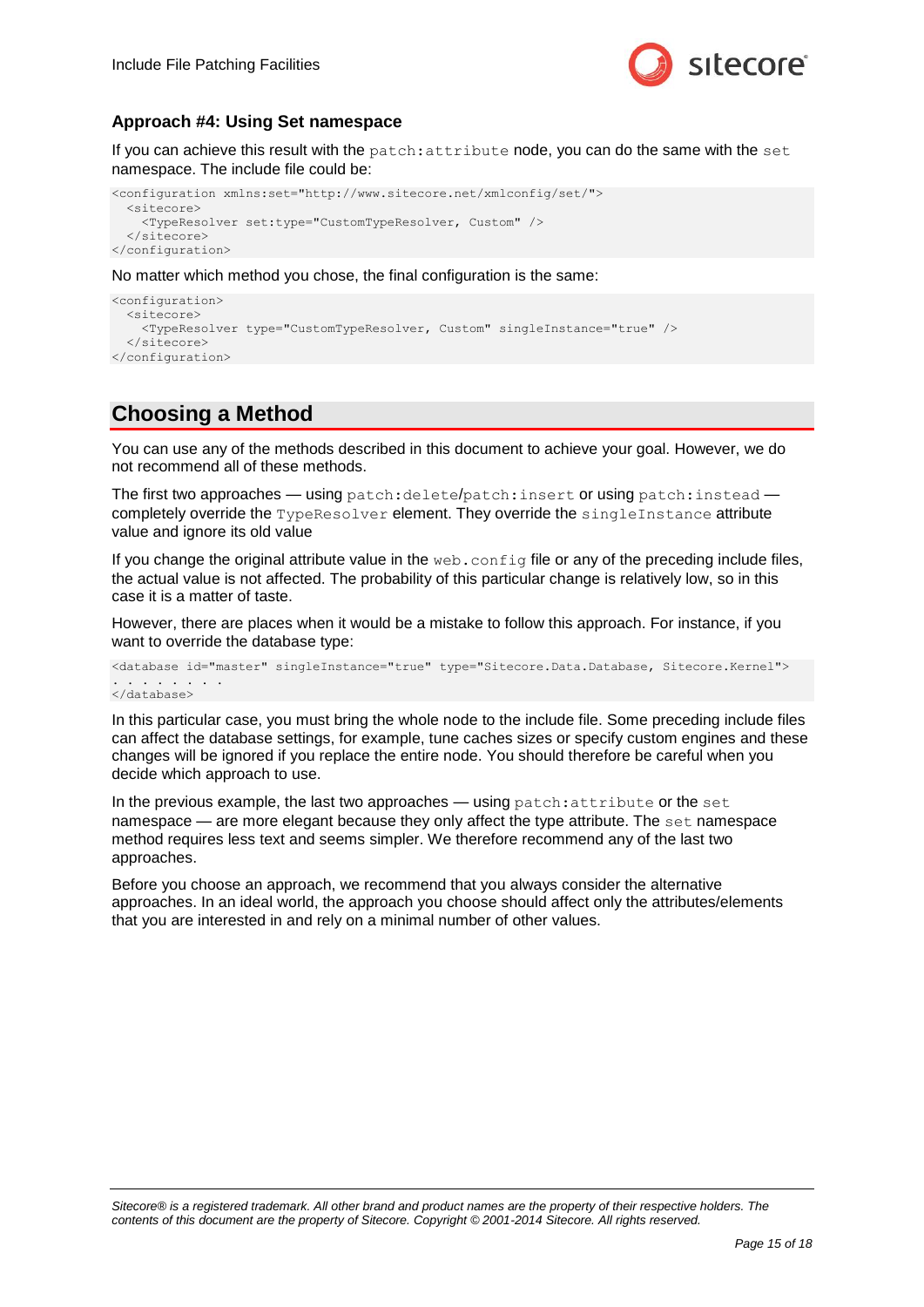

## **Best Practices**

## **Only Use CMS Patching Facilities to Alter CMS Configuration**

The overwhelming majority of the Sitecore related configuration settings are located in the <sitecore /> section of the application's configuration file. Sitecore incrementally applies \*.config files to the <sitecore /> section so any node inside that section could be easily overridden by any include file. It's highly recommended that you use the patching functionality to modify the resulting CMS configuration rather than modify it directly in the preinstalled configuration files, for example, the web.config or the Sitecore. Analytics.config file.

Using the include files has a number of benefits:

It is much easier to track the places that modify CMS configuration and revert them if need.

If the configuration is modified through the custom  $\star$ . config files, you just need to rename those files to get back to the default CMS configuration.

- It is much easier to upgrade your CMS installation when you deploy your custom settings into a plain CMS installation.
- It is much easier to detect and troubleshoot customizations which affect particular pieces of CMS functionality.
- There is less chance that you will break the functionality of CMS modules.

For instance, some modules deploy their own custom \*. config files to extend CMS functionality with custom configurations. As we know, patching commands often require exact node values to work properly, for example, type attribute values. If you modify the default values directly in the web.config file, the patching functionality will not work as expected and the module could get broken. Of course, using patching facilities doesn't prevent these issues — the value could be altered by a preceding include file — but it is much easier to identify them if you only use  $*$ . config files to alter the configuration.

Because of the benefits it's recommended that you use include files to alter the configuration in the following situations:

- When modifying the default CMS or modules setting values, object types, and so on.
- When introducing new processors, settings, providers, and so on.

We recommend that you name custom  $\star$ . config files with the name of your company/project and also that you include a short description of the changes that the file applies.

For example, if you want to alter the title on the Sitecore login page, the include file could be:

Include file name: MyCompany.WelcomeTitle.config

#### Include file content:

```
<configuration xmlns:patch="http://www.sitecore.net/xmlconfig/" 
xmlns:set="http://www.sitecore.net/xmlconfig/set/">
          <sitecore>
            <settings>
              <setting name="WelcomeTitle" set:value="Welcome to MyCompany" />
            </settings>
          </sitecore>
       </configuration>
```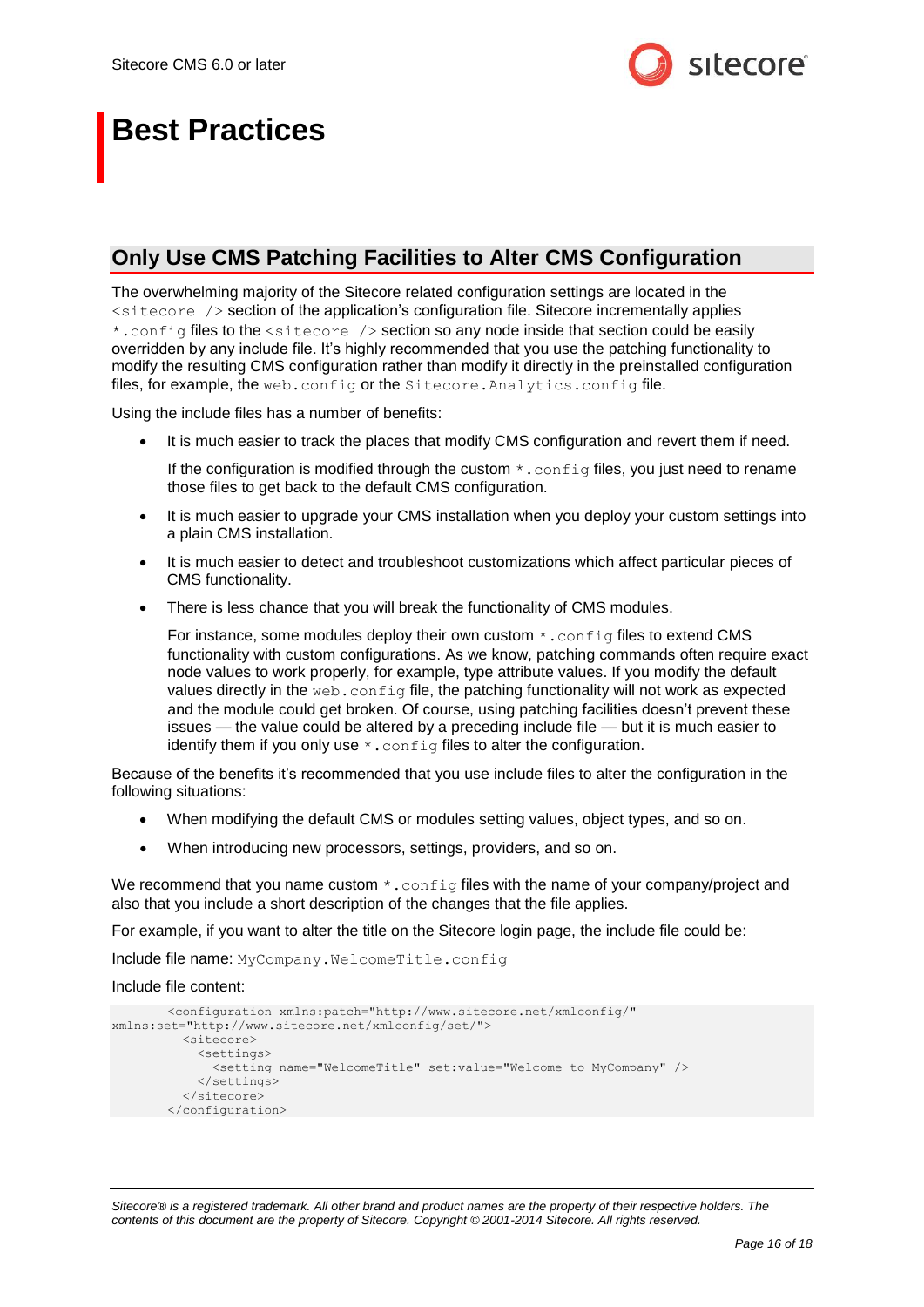

## **Add New Processors to Pipelines rather than Modify the Existing Ones**

If you need to modify the behavior in a pipeline, it is often enough to just alter the value of some of the pipeline arguments. In these cases, it's preferable to introduce a custom processor rather than rewrite the existing one.

This approach has some positive effects:

- It's much easier to upgrade your solution, because there are less chances that something will get broken.
- There is greater compatibility with other components which rewrite the same processor.

Sometimes modules replace processors with custom ones. If you rewrite the processor, it is likely that the module will break.

For example, if the context item wasn't resolved by the default item resolver, you may need to resolve it in a special way. It would be nice to just add a custom item resolver immediately after the default one and have this do the work if the context item is null — the item was not resolved:

## **Web.config file content:**

```
<httpRequestBegin>
 ... 
   <processor type="Sitecore.Pipelines.HttpRequest.ItemResolver, Sitecore.Kernel" />
 ...
</httpRequestBegin
```
## **Include file name:**

\App\_Config\Include\MyCompany.ItemResolver.config

## **Include file content:**

```
<configuration xmlns:patch="http://www.sitecore.net/xmlconfig/">
   <sitecore>
     <pipelines>
       <httpRequestBegin>
        <processor type="MyCompany.ItemResolver, MyCompany" 
patch:after="*[@type='Sitecore.Pipelines.HttpRequest.ItemResolver, Sitecore.Kernel']" />
       </httpRequestBegin>
     </pipelines>
   </sitecore>
</configuration>
```
## **Always Add New Provider Rather than Modify the Type of the Default**

If you need to extend the logic of an existing provider, for example,

Sitecore.Security.Authentication.FormsAuthenticationProvider, we strongly recommended that you add a new provider with the altered logic rather than replace the type of the default one. This increases the supportability of the product and allows you to quickly switch to the default provider.

To introduce new provider, we recommend that you use this approach:

## **Initial configuration:**

```
<configuration>
   <sitecore>
     <authentication defaultProvider="forms">
       <providers>
        \langleclear/\rangle <add name="forms" type="Sitecore.Security.Authentication.FormsAuthenticationProvider, 
Sitecore.Kernel"/>
```